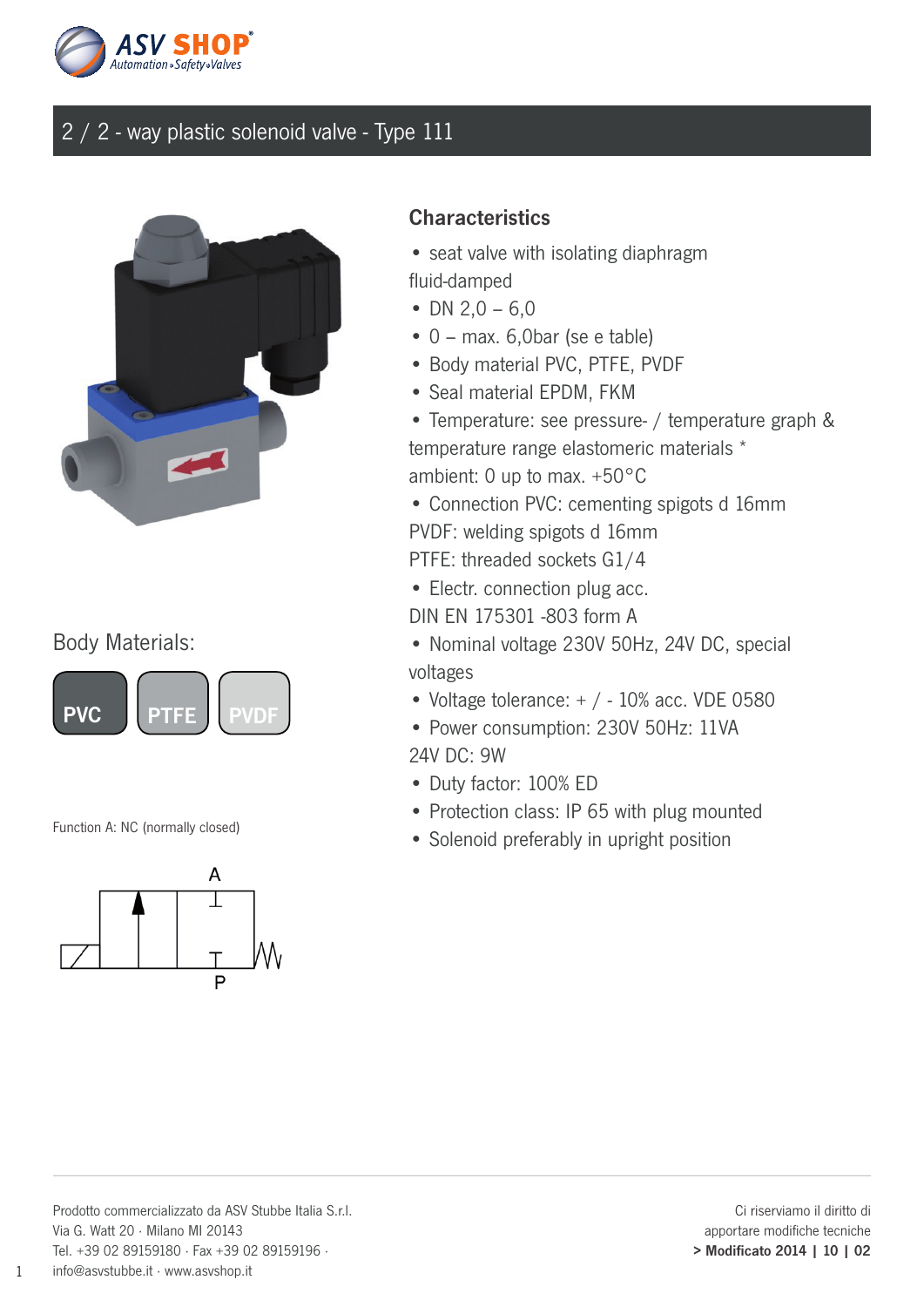

## Sectionaldrawing

### Body materials:



- 1. Valve body
- 2. Isolating diagraph
- 3. Solenoid tube
- 4. Plunger
- 5. Fluid
- 6. Solenoid
- 7. Plug



| <b>DN</b> | Pressure range<br>(bar) |                                    | Connection                        |                                   | Flow-rate (I/min) | Weight (kg) |
|-----------|-------------------------|------------------------------------|-----------------------------------|-----------------------------------|-------------------|-------------|
|           |                         | <b>PVC</b><br>Cementing<br>spigots | <b>PTFE</b><br>Threaded<br>socket | <b>PVDF</b><br>Welding<br>Spigots |                   |             |
| 2,0       | $0 - 6,0$               |                                    | G1/4                              |                                   | 2,1               | 0,44        |
| 4,0       | $0 - 4,0$               |                                    | G1/4                              |                                   | 6,0               | 0,44        |
| 6,0       | $0 - 2,0$               | $d$ 16 mm                          | G1/4                              | d 16 mm                           | 9,5               | 0,44        |

Prodotto commercializzato da ASV Stubbe Italia S.r.l. Via G. Watt 20 · Milano MI 20143 Tel. +39 02 89159180 · Fax +39 02 89159196 · info@asvstubbe.it · www.asvshop.it

Ci riserviamo il diritto di apportare modifiche tecniche > Modificato 2014 | 10 | 02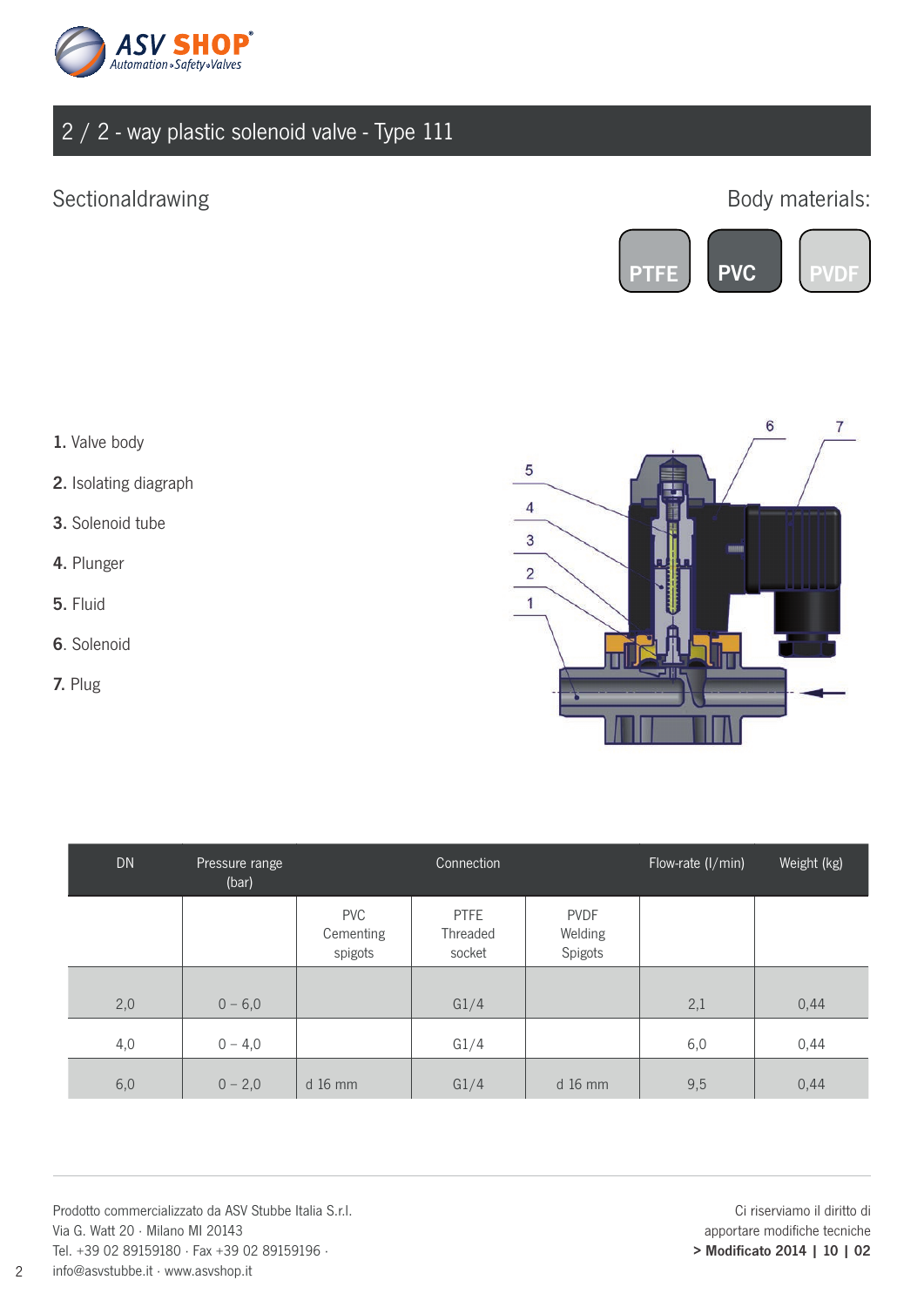

#### Dimension drawing and the state of the state of the Body materials:





Body material PTFE



Prodotto commercializzato da ASV Stubbe Italia S.r.l. Via G. Watt 20 · Milano MI 20143 Tel. +39 02 89159180 · Fax +39 02 89159196 · info@asvstubbe.it · www.asvshop.it

Ci riserviamo il diritto di apportare modifiche tecniche > Modificato 2014 | 10 | 02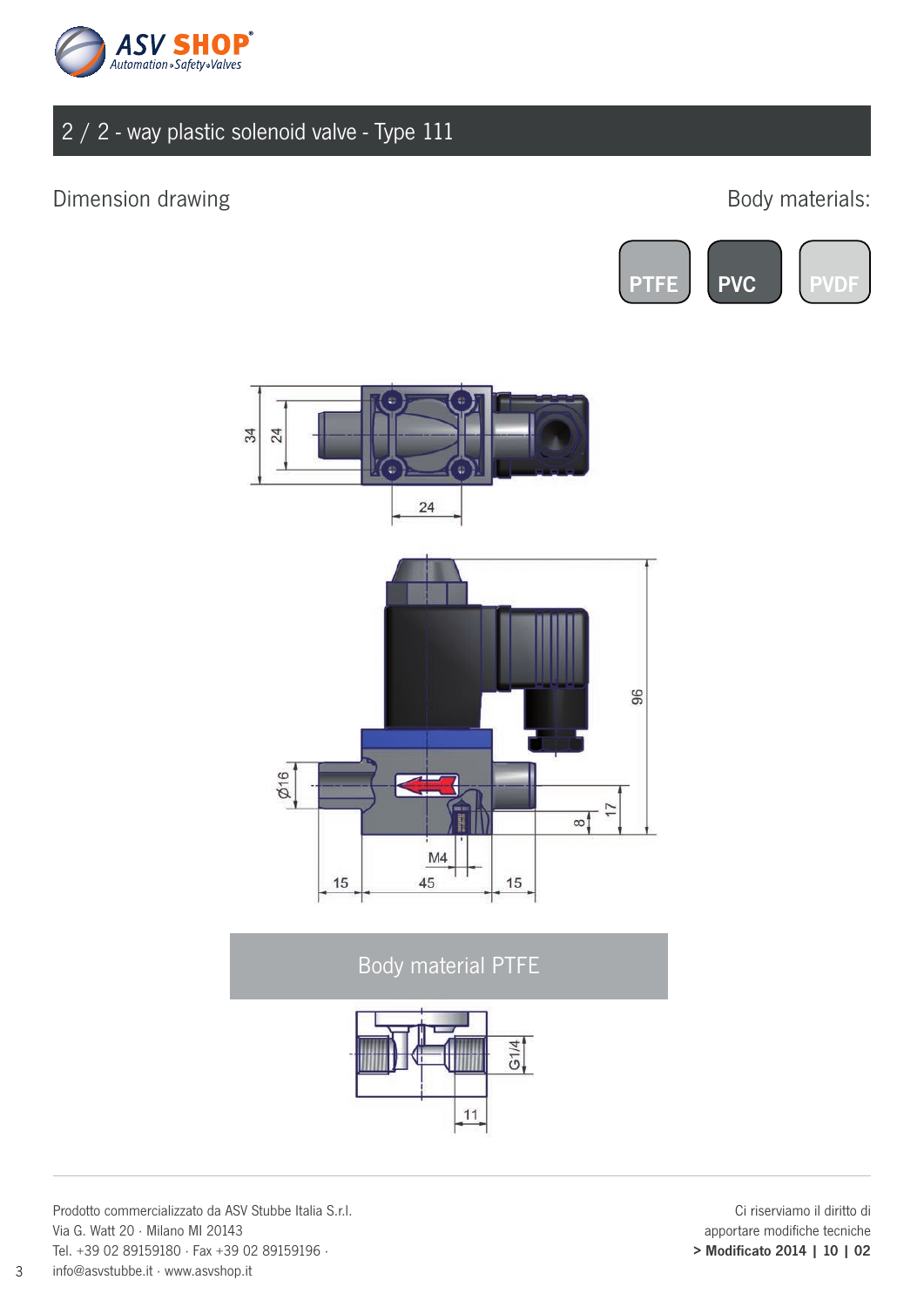

#### Type code

#### Body materials: